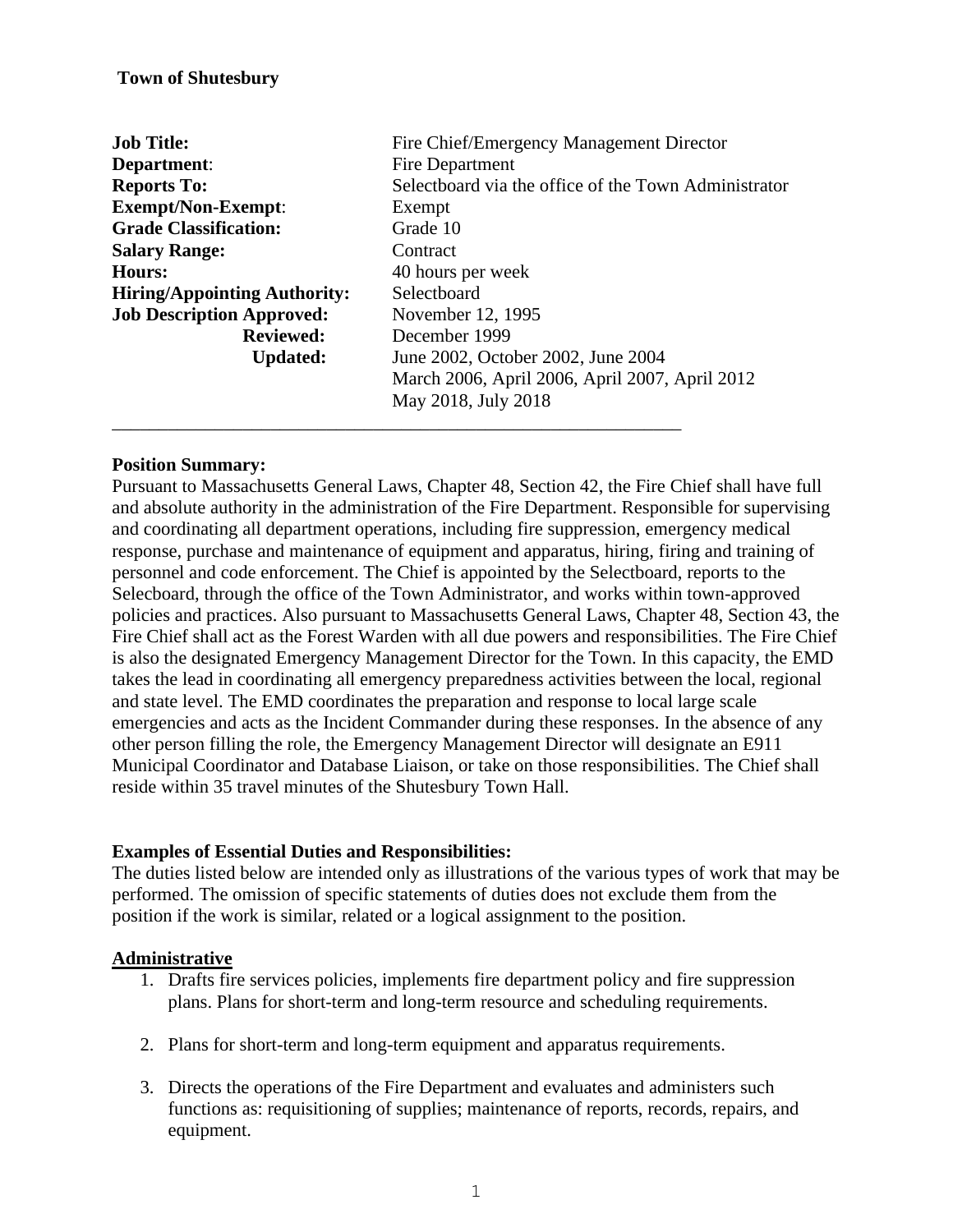- 4. Ensures all existing Memorandum of Agreements, Memorandum of Understandings, Certifications, Registration, Radio Licenses and Contracts for Service are kept in force and up to date.
- 5. Hires, fires, trains, supervises, directs and departmental personnel. Meets with fire fighting personnel to review and evaluate their performance, provide feedback and supervision and listen to complaints and suggestions.
- 6. Assures that Fire Department personnel complete and maintain all required training.
- 7. Prepares and administers grants for firefighting equipment and activities.
- 8. Prepares annual department budget. Presents and defends budget before the Selectboard, Finance Committee and Town Meeting.
- 9. Directs and controls the expenditure of the approved budget.
- 10. Prepares Annual Report
- 11. Ensures prompt and proper completion of required paperwork.

### **Activities/Operations**

- 1. Performs firefighting duties including combating and extinguishing fires, rescuing victims, saving property, and operating fire apparatus. Provides first responder medical service at all emergency incidents. Responds to hazardous materials incidents, including carbon monoxide emergencies.
- 2. Responds to fire alarms, medical and other emergencies and requests for assistance both within the Town of Shutesbury and to other towns within the Tri-State Mutual Aid response area.
- 3. Plans procedures; assigns personnel and equipment to effect proper fire control, fire suppression and rescue operations; directs firefighting operations.
- 4. Maintains familiarity with road locations and conditions, the location of hydrants, standpipes and other water sources.
- 5. Ensures maintenance of hydrants, standpipes and other sources of water and the access to these sources. May mean repair or replacement of equipment and physical cleaning of intake screens etc.
- 6. Maintains familiarity with the location and layout of buildings and the types of building construction and other information important to the department in emergencies.
- 7. Confers with town officials, other departments and the public to provide fire safety education and problem solving as needed.
- 8. Enforces fire codes.
- 9. Performs plan revues for building permits.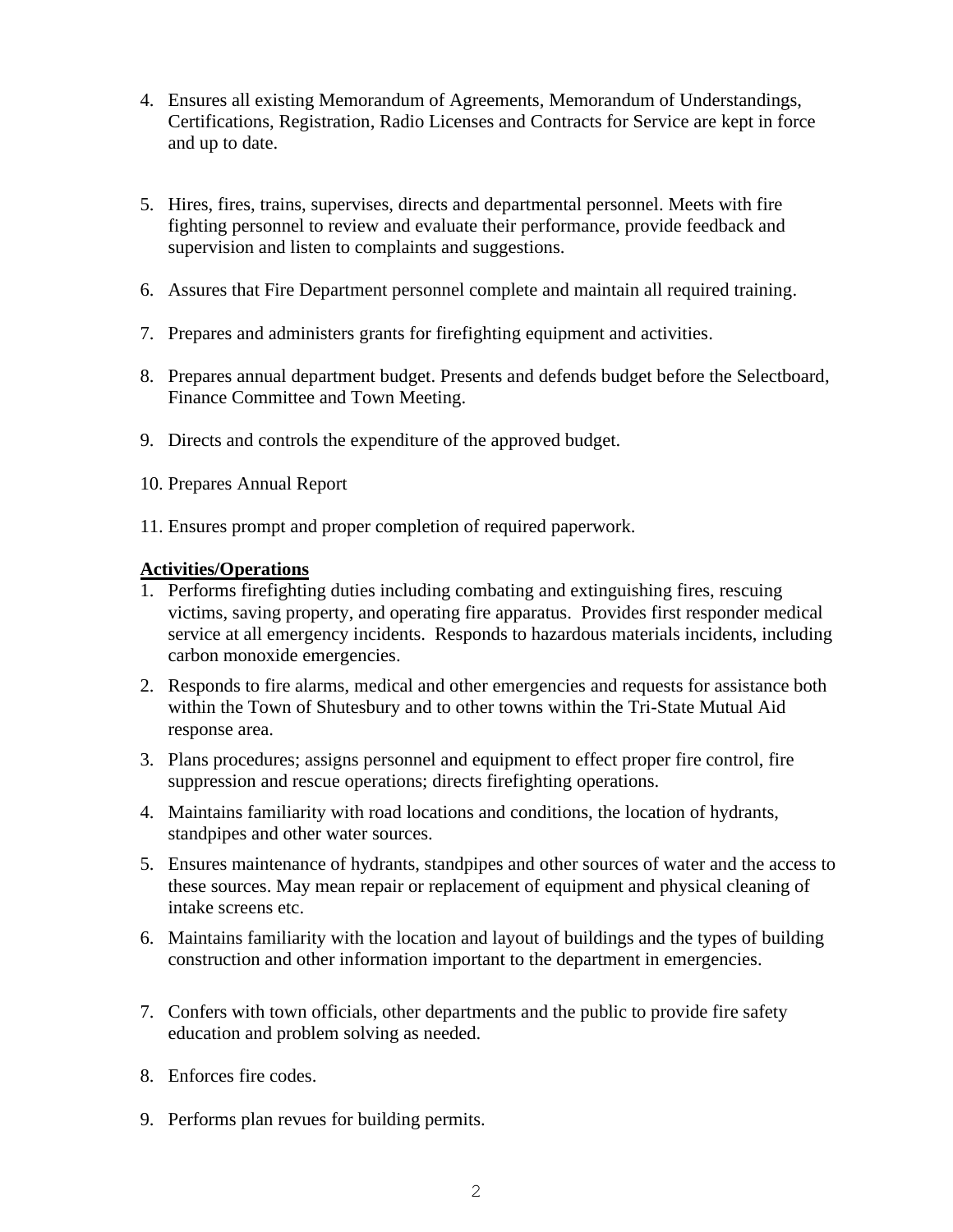- 10. Conducts, or ensures completion of MGL Chapter 148 Section 26F1/2 inspections for all transfer or sales of property (single and two family dwellings).
- 11. Must be reasonably available to the public via phone or in person to answer any and all questions relating to fire codes, fire safety, fire department operations or other general information.
- 12. Engages in public relations activities and shall foster good relationships with the public.
- 13. Participates in training exercises and classes to enhance job-related skills and abilities.
- 14. Maintains familiarity with changes to 780 CMR State Building Codes where they pertain to or effect fire safety and/or fire behavior in structures.
- 15. Remains vigilant and educated on changes in the firefighting community/industry; such as changes to laws, regulations and codes, changes in tactics and protocols, and emerging threats (opioids, active shooter, etc.)
- 16. Ensures all personnel are aware of and where necessary trained and properly equipped to respond to these emerging threats such as fentanyl awareness, hostile MCI, tactical medic and warm zone operations.
- 17. Participate in the following organizations, Franklin County Fire Chiefs, and Tri-State Fire Mutual Aid Association

## **Emergency Management Director**

- 1. Develops local government emergency plans outlining what each governmental force and supporting group will be responsible for.
- 2. Develops an Emergency Operating Center/facility (EOC) and emergency shelters.
- 3. Develops training exercises/activities for municipal employees for a wide variety of potential emergencies/disasters.
- 4. Represents the Town on the Franklin County Regional Emergency Planning Committee (REPC).
- 5. Prepares and administers grants related to Emergency Preparedness/Management.
- 6. Ensures proper level of ICS training for all applicable town employees and maintains records of training (copies of training certificates where possible).
- 7. Chairs Emergency Management Team Meetings.
- 8. Oversees the annual review and update of the Emergency Action Plan (EAP) for the Lake Wyola Dam and serves as the Incident Commander and primary contact person responsible for all emergency actions needed.
- 9. Ensures that all holders of copies of the Emergency Action Plan receive and implement all updates as issued.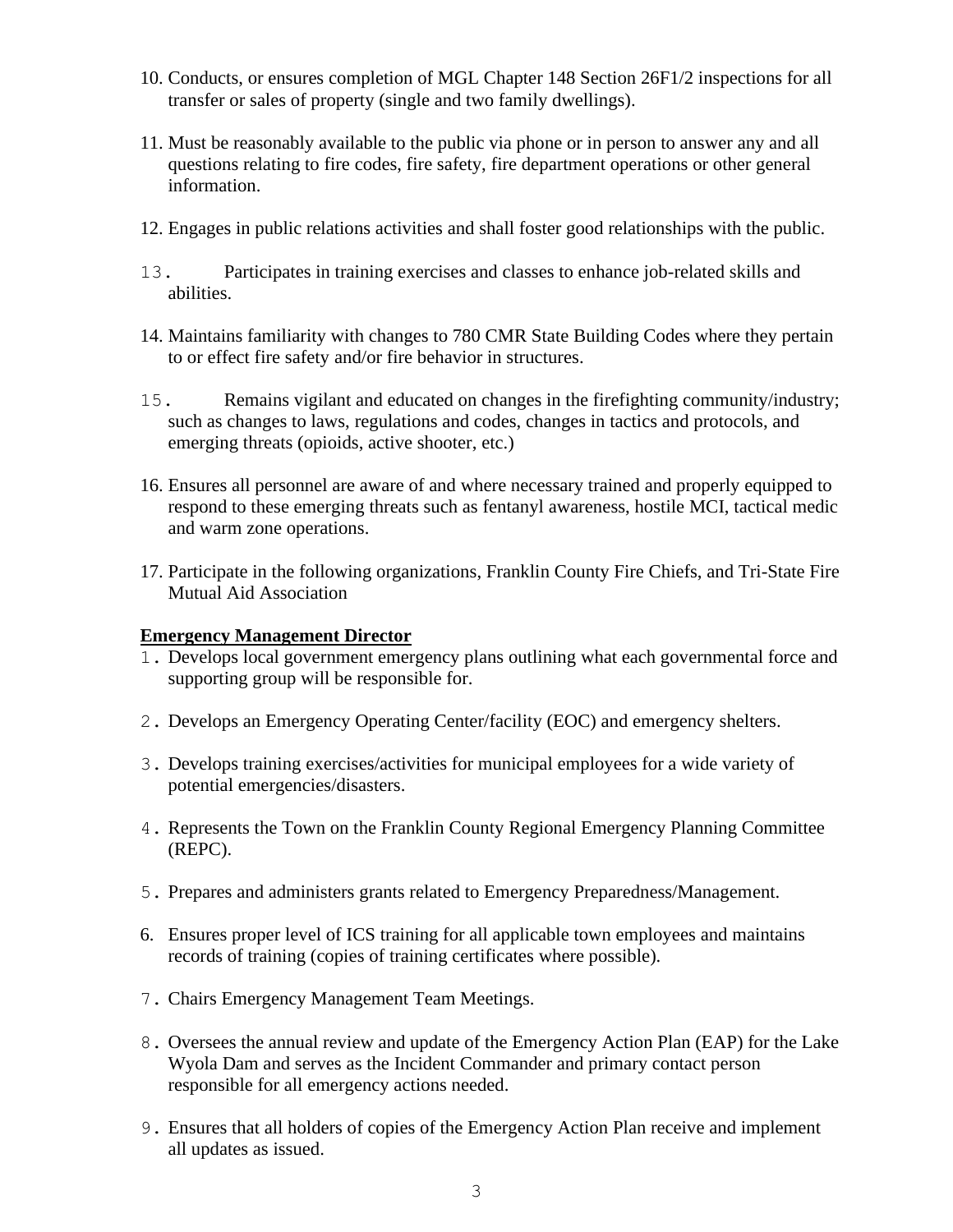- 10. Works with the Dam Keeper on the on-going monitoring of the water level at Lake Wyola.
- 11. Periodically reviews and updates all emergency plans.
- 12. Develops and maintains a comprehensive confidential contact list of all members of the Emergency Management Team.
- 13. Monitors weather conditions during times of predicted severe weather. Ensures notification of Town residents via Reverse 911 system when necessary.

### **E911 Coordinator**

- 14. Maintains database in reverse 911 system.
- 15. As E911 Municipal Coordinator and Database Liaison, works with the State 911 NextGen Commission to ensure all address, house numbers, street name and locations are correct.
- 16. Assigns house numbers pursuant to E911 best practices.
- 17. Processes E911 ALLI discrepancy forms generated by Shelburne Control and submits to State E911 board for correction to database when necessary.
- 18. Works/coordinates with Assessors office to ensure correct information is in both agencies database.
- 19. Coordinates with Town Boards such as Planning, Zoning, Town Clerk and County Buildings Department to ensure proper house numbering throughout any new building, addition or change of use processes.

**Supervisory Responsibilities:** Supervises all personnel in the Fire Department.

Supervises Deputy and Assistant Emergency Management

**Directors** 

### **Education, Experience and License Requirements:**

- High School diploma required; Associates degree preferred.
- Specialized training in firefighting administration, fire prevention and inspection.
- Minimum of five years experience in Fire Service field service.
- Minimum of two years in supervisory position.
- Must complete training to the level of ICS-400.
- Must obtain certification for First Responder and health care provider level CPR with Automatic External Defibrillator certification. EMT certification is not required but is desirable.

### **Necessary Knowledge:**

- Has a thorough knowledge of building construction.
- Has a thorough knowledge of building HVAC systems.
- Has a thorough knowledge of fire alarm systems.
- Has a thorough knowledge of radio communication systems
- Has a thorough knowledge of Laws, Regulations and Codes pertaining to Fire Prevention and safety: 527 CMR 1.00, MGL Chapter 148 and MGL Chapter 48 as an example.
- Has a strong working knowledge of the Nation Incident Management System.
- Possesses valid Massachusetts driver's license.
- Has thorough knowledge of the principles and practice of municipal fire service administration.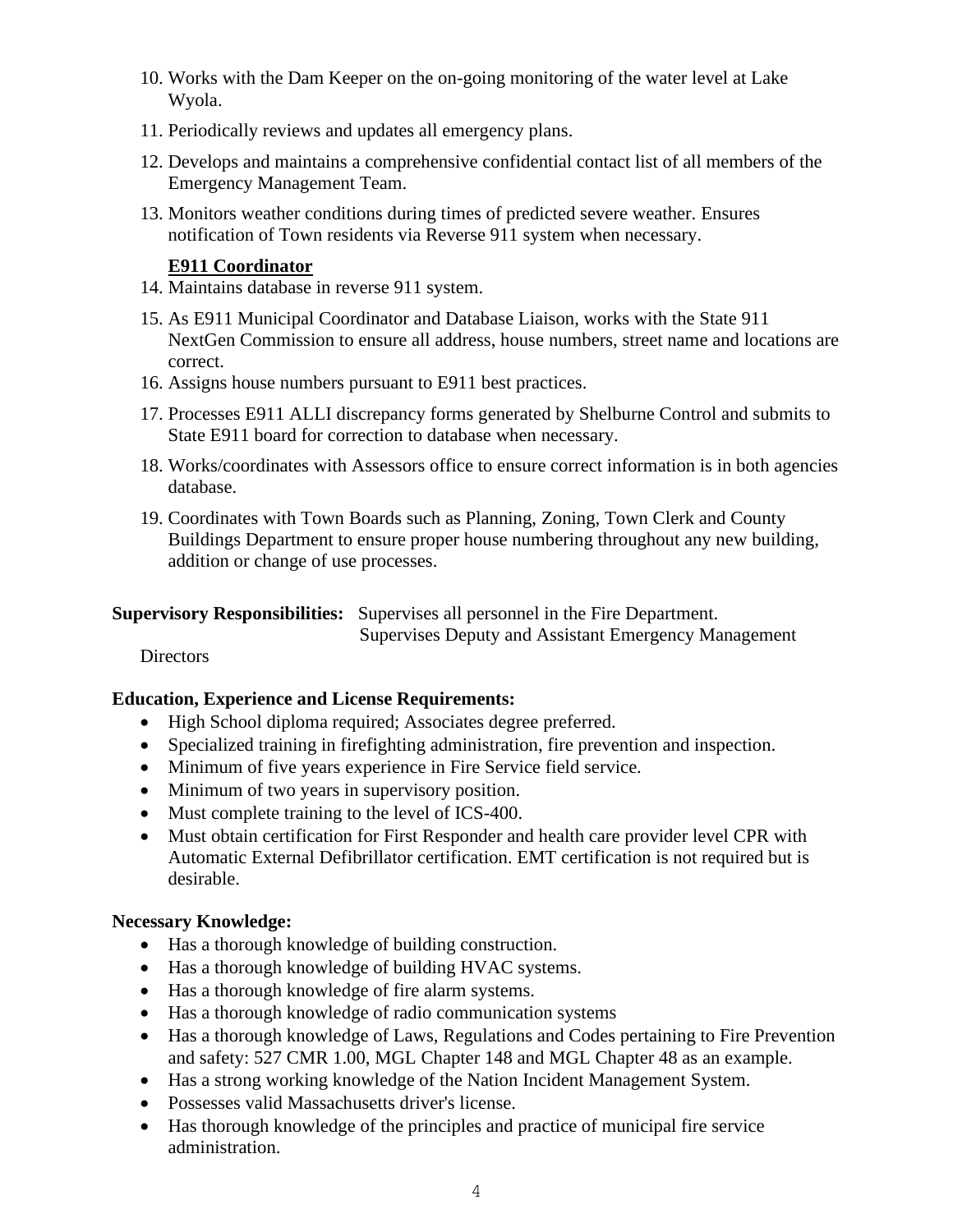- Has thorough knowledge of firefighting apparatus and equipment maintenance practices and procedures.
- Has a thorough knowledge of electrical systems: DC vehicle electrical systems, AC household systems, AC transmission/distribution, and Photovoltaic generation systems

# **Skills & Abilities:**

- Has ability to work well with the public.
- Must have the ability to get people of different backgrounds, abilities and personalities to work together as a team, often in life threatening situations.
- Must have the ability to be a good leader
- Has ability to react quickly and calmly in an emergency.
- Has ability to command a fire scene, including planning attack, directing personnel, and directing rescue operations.
- Has ability to make difficult decisions involving the safety of others and protection of property.
- Has a strong mechanical background and mechanical abilities.
- Familiar with small engine maintenance practices.

# **Physical Demands:**

The physical demands described here are representative of those an employee encounters while performing the essential functions of this job. Reasonable accommodations may be made to enable individuals with disabilities to perform the essential functions.

- Duties often involve extreme physical exertion such as lifting heavy objects or persons and climbing several flights of stairs while wearing protective gear and self-contained breathing apparatus.
- The employee must regularly lift and/or move up to 50 pounds, frequently lift and/or move up to 100 pounds and occasionally lift and/or move up to 150 pounds.
- While performing the duties of this job, the employee is regularly required to sit, stand, walk and run; use hands to finger, handle or feel objects, tools or controls; reach with hands or arms, climb or balance, stoop, kneel, crouch or crawl and talk and hear and taste and smell.
- Specific vision abilities required by this job include close vision, distance vision, night vision, peripheral vision, depth perception and ability to adjust focus.

## **Work Environment:**

The work environment characteristics described here are representative of those an employee encounters while performing the essential functions of this job. Reasonable accommodations may be made to enable individuals with disabilities to perform the essential functions.

- While performing the essential functions of this job, the employee regularly works in outdoor weather conditions and near moving mechanical parts, occasionally works in high, precarious places and in high heat and is occasionally exposed to stress, personal danger, toxic or lethal gases, fumes or airborne particles, and pathogens, blood borne pathogens, biohazards, toxic or caustic chemicals and risk of electrical shock.
- The noise level in the work environment is occasionally loud.